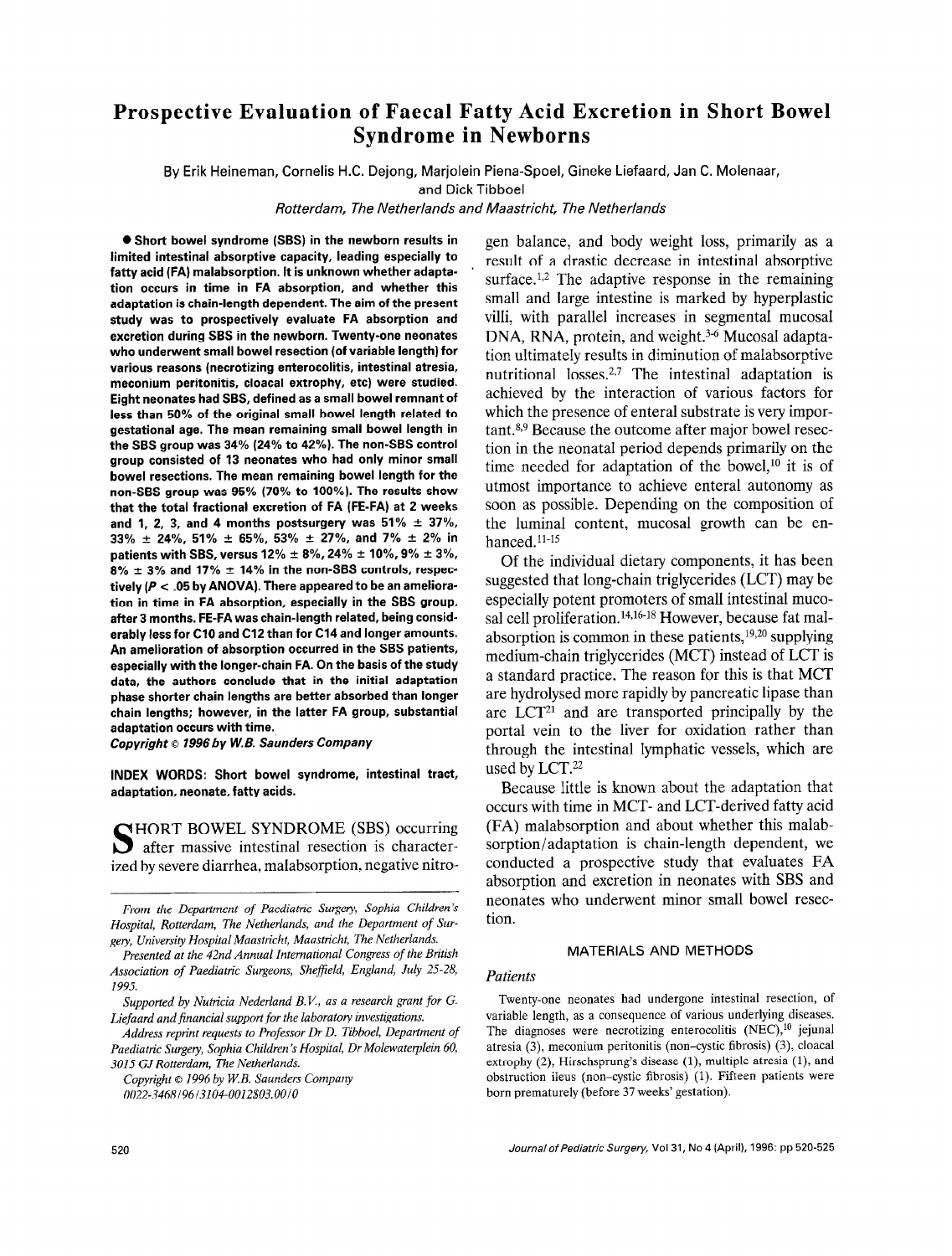The patients were divided into two groups. Eight had SBS (SBS group), defined as a loss of more than 50% of the original small bowel as related to gestational age.23 The mean remaining small bowel length related to gestational age in this group was 34% (range, 24% to 42%). Thirteen patients had only minor small bowel resections (non-SBS group), and served as controls. Their mean remaining small bowel length related to gestational age averaged 95% (range, 70% to 100%).

In the SBS group ( $n = 8$ ), five patients had an ileostomy; in the non-SBS group ( $n = 13$ ), nine patients had an ileostomy and one had a colostomy. As reported earlier,<sup>24</sup> the intestinal continuity in these groups of patients was reestablished after an average of approximately 100 days after the initial operation. Growth was recorded regularly. Patient data are summarized in Table 1.

## FA Intake, Excretion, and Analysis

The patients participated in a prospective evaluation of nutritional intake of FA and faecal excretion of FA. The protocol was begun after 2 weeks of recovery and stabilization of the patient and after informed consent was obtained from the parents or caretakers. During a 72.hour period, enterostomy fluid or faeces were collected for analysis at week 2 and 1, 2, and 3 months postoperatively, and subsequently one-time 24-hour faeces were collected at 4,6, and 12 months postoperatively. FA intake was calculated from the amount of food intake of a specific formula and the FA content of that formula. FA excretion was calculated from enterostomy fluid or faecal collections and from the FA concentrations. For FA  $\alpha$  and  $\alpha$  is the total stochastic mass homogenized and the volume  $\alpha$  and  $\alpha$ analysis, the four stoot sample was homogenized and the volume determined. Then, a representative sample was taken, which was analyzed by use of gas chromatography.<sup>25</sup> Intake and excretion of FA were calculated in food and faeces (respectively) for the total of all FA and for chain lengths C10, C12, C14, C16, and C18. The fractional excretion was calculated as:

$$
100 \times \frac{\text{FA output}}{\text{FA input}}
$$

# $D_{\rm eff}$  are presented as mean 2 SEM. P values of less than  $\sim$

Data are presented as mean  $\pm$  SEM. P values of less than .05 were considered significant. Statistical analyses were performed with the SPSS/PC+ statistical software package on a standard personal computer.<sup>26</sup> For analysis of the main effects of group and time as well as their interactions, analysis of variance (ANOVA) was used. For time effects within groups, the one-way ANOVA was used. Both ANOVA procedures were run for the entire study

Table 1. Characteristics of Patients

|                                                         | <b>SBS</b>           | NON-SBS                                       |
|---------------------------------------------------------|----------------------|-----------------------------------------------|
| No. of patients                                         | 8                    | 13                                            |
| Mean gestational<br>age (wk)                            |                      | 35.2 (range, 28 to 40) 33.7 (range, 29 to 42) |
| Male:female ratio                                       | 5:3                  | 8:5                                           |
| Enterostomy                                             | 5 lleostomy          | 9 lleostomy                                   |
|                                                         |                      | 1 Colostomy                                   |
| Mean weight at start of $2.610 \pm 480$<br>protocol (g) |                      | $2.500 \pm 380$                               |
| Mean weight at age<br>$4 \text{ mo} (q)$                | $3.950 \pm 490$      | $4.500 \pm 280$                               |
| Mean remaining small<br>bowel length (%)                | 34 (range, 24 to 42) | 95 (range, 70 to 100)                         |

Table 2. Faecal Fatty Acid Excretion in SBS and Non-SBS Patients

|               | No. of Months After Surgery |             |                         |                       |             |           |    |  |
|---------------|-----------------------------|-------------|-------------------------|-----------------------|-------------|-----------|----|--|
|               | $\frac{1}{2}$               | 1           | $\overline{a}$          | 3                     | 4           | 6         | 12 |  |
| FE TOT        |                             |             |                         |                       |             |           |    |  |
| <b>SBS</b>    | $51 \pm 37$                 |             | $33 \pm 24$ 51 $\pm 65$ | $53 \pm 27$ 7 $\pm 2$ |             | $3 \pm 0$ | 5  |  |
| CON           | $12 \pm 8$                  | $24 \pm 10$ | $9 \pm 3$               | $8 \pm 3$             | $17 \pm 14$ | 2         |    |  |
| <b>FE C10</b> |                             |             |                         |                       |             |           |    |  |
| <b>SBS</b>    | $9 \pm 5$                   | $8 \pm 4$   | $5 \pm 8$               | $15 \pm 14$           | $1 \pm 1$   | $2 + 1$   | 1  |  |
| CON           | $1 \pm 1$                   | $9 \pm 7$   | $0 \pm 0$               | $1 \pm 1$             | $5 \pm 5$   | 0         |    |  |
| <b>FE C12</b> |                             |             |                         |                       |             |           |    |  |
| <b>SBS</b>    | $10 \pm 4$                  | $17 \pm 18$ | 51                      | $24 \pm 14$           | $2 \pm 1$   | $0 \pm 0$ | 1  |  |
| CON           | $11 \pm 11$                 | $9 \pm 8$   | 32                      | $1 \pm 1$             | $10 \pm 10$ |           |    |  |
| <b>FE C14</b> |                             |             |                         |                       |             |           |    |  |
| <b>SBS</b>    | $53 + 75$                   | 72          | 75                      | 49                    | $8 \pm 3$   | $2 \pm 0$ | 6  |  |
| CON           | $17 \pm 17$ 27 $\pm 5$      |             | 8                       | $9 \pm 6$             | $12 \pm 9$  | 2         |    |  |
| <b>FE C16</b> |                             |             |                         |                       |             |           |    |  |
| <b>SBS</b>    | $77 + 50$                   | $44 \pm 24$ | $61 \pm 63$             | $87 \pm 46$           | $16 \pm 4$  | $5 \pm 1$ | 14 |  |
| CON           | $19 \pm 10$                 | $38 \pm 15$ | $69 \pm 67$             | $18 \pm 10$           | $24 \pm 14$ | 6         |    |  |
| <b>FE C18</b> |                             |             |                         |                       |             |           |    |  |
| <b>SBS</b>    | $60 \pm 37$                 | $41 \pm 24$ | $58 \pm 69$             | $82 \pm 47$           | $8 \pm 3$   | $3 \pm 0$ | 2  |  |
| CON           | $17 + 10$                   | $37 \pm 17$ | $5 \pm 2$               | $7 \pm 2$             | $18 \pm 15$ | 1         |    |  |

NOTE. If the number of determinations is less than 3, no SEM is given. Abbreviations: SBS, patients with short bowel syndrome; CON, procedurione; GDC, patients with enon-sower syndrome; GC  $P^{\text{max}}$  and their offers better by fractional  $F = \{ \bullet \}$ , rabbel fractional excretion of total of all fatty acids; FE C10, C12, C14, C16, and C18, the fact of the factional excretion of fatty acids with (respectively) 10, 12, 14, 16, and 18 carbon atoms,.

period as well as for various shorter intervals. For clarity, only the results of the total study period and the time span between 2 weeks and 3 months postsurgery will be discussed. Differences between groups at individual time points were tested nonparametrically using the Mann Whitney U test. (Because the latter test did not yield additional valuable information, it will not be discussed further.)

Patient characteristics are summarized in Table 1. The SBS and non-SBS groups are comparable with the exception of the mean remaining bowel length. which was  $34\%$  (24% to  $42\%$ ) and 95% (70% to  $100\%$ ), respectively.

In Table 2, the fractional faecal FA excretion in SBS and non-SBS patients is shown. Data are presented as mean  $\pm$  SEM. The results show that total FA fractional excretion at 2 weeks and 1, 2, 3 and 4 months postsurgery was  $51\% \pm 37\%$ ,  $33\% \pm 24\%$ ,  $51\% \pm 65\%, 53\% \pm 27\%, \text{ and } 7\% \pm 2\% \text{ in SBS}$ patients and  $12\% \pm 8\%, 24\% \pm 10\%, 9\% \pm 3\%,$  $8\% \pm 3\%$ , and  $17\% \pm 14\%$  in non-SBS controls, respectively. Statistical analysis (ANOVA) for the period between 2 weeks and 3 months postsurgery showed a significant difference between the curves  $\mathfrak{g}(1)$ 

With respect to the fractional faecal FA excretion of the individual chain lengths, the following results were obtained. For C10 and C12 FA, the fractional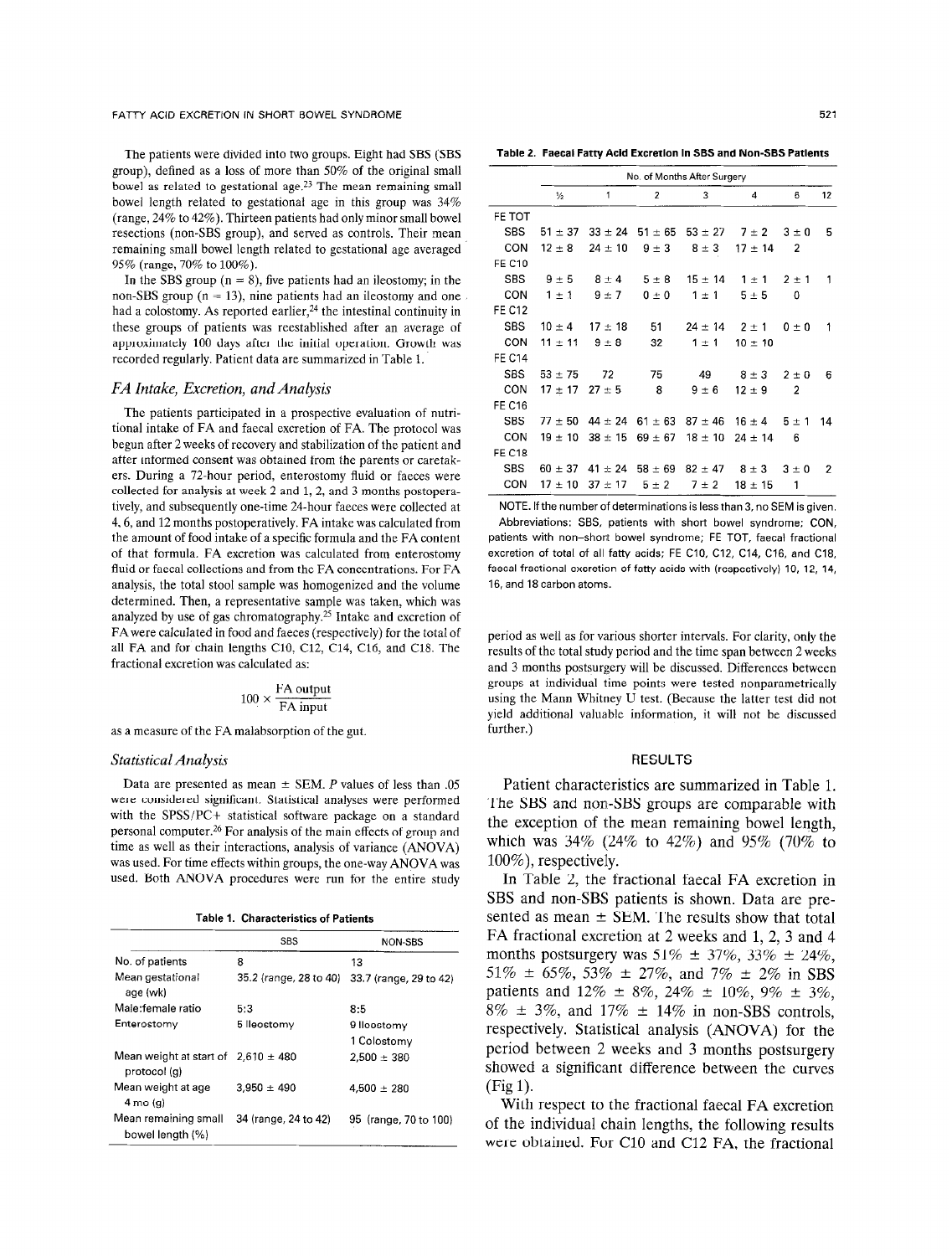Fig 1. Fractional faecal fatty acid excretion for the total of all fatty acids in patients with short bowel syndrome ( $n = 8$ ; bowel remnant length,  $34\% \pm 3\%$ ; dots) compared with patients operated on for similar conditions but with near-normal gut remnant ( $n = 13$ ; gut remnant length, 95%  $\pm$  4%; triangles). Statistical significance (P < .05; ANOVA analysis between 2 weeks and 3 months) is indicated by the asterisks.

faecal excretion did not differ significantly for the two patient groups, and ranged, at the observed time points, between  $1\% \pm 1\%$  and  $24\% \pm 14\%$ , with a few exceptionally high values. In neither the Cl0 nor the Cl2 group of FA was there a significant difference between the curves (ANOVA analysis for the period between 2 weeks and 3 months as well as for all other time ranges). For the Cl0 FA, this is depicted in Fig 2. For the C14, C16, and Cl8 FA, the fractional faecal excretion ranged from 40% to more than 80% in the SBS group, and was significantly higher (ANOVA analysis) in SBS patients in the first 3 months postsurgery. The values from 4 months postsurgery onward did not differ significantly. The curves of Cl4 and Cl8 fractional faecal FA excretion are shown in Figs 3 and 4.

In the present study we found that FA absorption (as assessed by the measurement of fractional FA excretion in stools) in neonates with SBS is dependent on FA chain length and on the time between evaluation and initial small bowel resection. The shorter chain lengths, especially C10 and C12, are absorbed almost completely from the time enteral nutrition is begun. The longer chain lengths are malabsorped for at least 12 weeks after surgery. From our data it appears that there is a separation point in

Fig 2. Fractional faecal fatty acid excretion for Cl0 chain length fatty acids in patients with short bowel syndrome ( $n = 8$ ; bowel remnant length,  $34\% \pm 3\%$ ; solid circles) compared with patients operated on for similar conditions but with near-normal gut remnant (n = 13; gut remnant length,  $95\% \pm 4\%$ ; triangles). There were no significant differences.

the absorption in SBS neonates, between FA of up to 12 carbon atoms (MCT) and FA of 14 or more carbon atoms (LCT). The results confirm those of animal studies in which the absorption of dietary fat contain-



Fig 3. Fractional faecal fatty acid excretion for Cl4 chain length fatty acids in patients with short bowel syndrome  $(n = 8;$  bowel remnant length,  $34\% \pm 3\%$ ; dots) compared with patients operated on for similar conditions but with near-normal gut remnant ( $n = 13$ ; gut remnant length,  $95\% \pm 4\%$ ; triangles). Statistical significance  $(P < .05;$  ANOVA analysis between 2 weeks and 3 months) is indicated by the asterisks.





e

150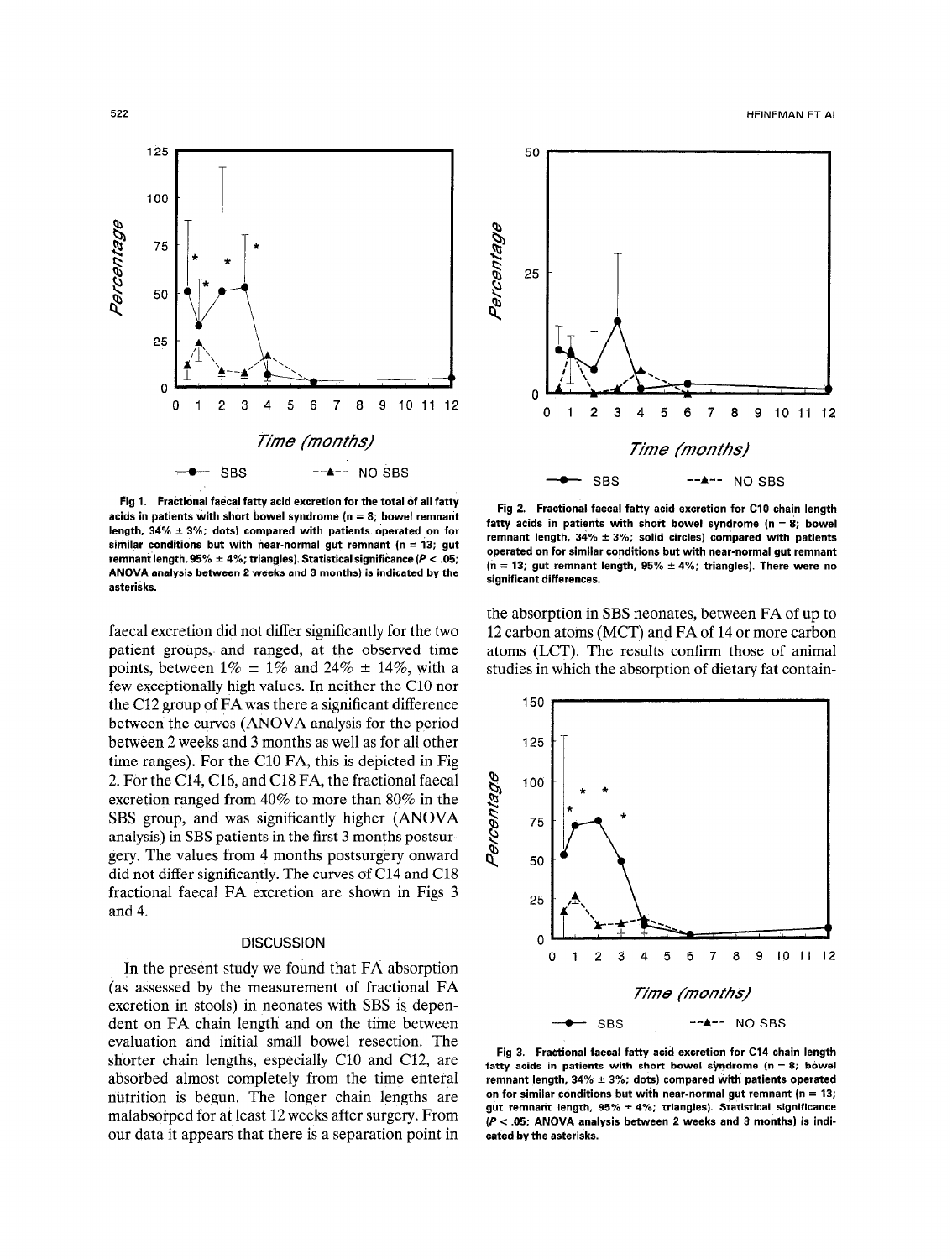

Fig 4. Fractional faecal fatty acid excretion for Cl8 chain length fatty acids in patients with short bowel syndrome ( $n = 8$ ; bowel remnant length,  $34\% \pm 3\%$ , dots) compared with patients operated on for similar conditions but with near-normal gut remnant ( $n = 13$ ; gut remnant length,  $95\% \pm 4\%$ ; triangles). Statistical significance  $(P < .05;$  ANOVA analysis between 2 weeks and 3 months) is indicated by the asterisks.

ing LCT and MCT was evaluated and it was shown that MCT are more rapidly hydrolysed and absorbed in the intestinal lumen than are  $LCT<sup>22</sup>$  The proximal small bowel being the preferred side of MCT absorption and the mid and distal small bowel being the preferred side of LCT absorption might explain why there is a difference in fractional faecal FA excretion between the SBS and non-SBS groups.

Although the advantage of MCT from the standpoint of rate of absorption in SBS has been well documented,<sup>21,27</sup> little is known about the effect of the remaining colon on FA (mal)absorption and about the effect of LCT versus MCT on mucosal adaptation.

In the present study there appeared to be a rapid decrease in the malabsorption of Cl4 and longer FA chains, and thus enhanced adaptation between 3 and 4 months postsurgery. This coincides with the closure of enterostomies around this time.<sup>24</sup> The sudden amelioration in the absorption of the longer FA after 3 months might be attributable true adaptation in the small bowel remnant in the SBS group. Alternatively, this might be related to the inclusion of the colon in the intestinal stream after closure of enterostomies, with or without a terminal ileal segment and the ileocoecal valve. Regardless of this adaptation or its explanation, the data provide evidence that it might be better to give MCTs instead of LCTs during the first 3 months after resection.

Morin et al<sup>14</sup> reported that, in rats, morphological mucosal hyperplasia (as determined by measurement of mucosal protein and DNA content) was greater after LCT feedings than after to MCT feedings. Vanderhoof et al<sup>13</sup> confirmed these results in rats and added the observation that mucosal function improved after the use of LCT feedings, as demonstrated by enhanced leucine uptake in the distal small bowel and enhanced sucrase activity in the proximal small bowel in the animals subjected to small bowel resection. To clarify the relative enterotrophic actions of different triglycerides, Jenkins and Thompson<sup>28</sup> gave rats five different oils in mixed diets and compared the effects on the overall mass of the small intestine and on the distribution of mass along the small intestine. Subsequently, the enterotrophic effects of bolus doses of LCT and MCT were compared. They found that LCT and MCT differed in their regional effects on cell proliferation; all four LCTrich diets increased mucosal mass and cell proliferation maximally in the mid small intestine, whereas MCT diets had the greatest effect proximally. When the LCT and MCT diets were given as boluses, the differences disappeared. The authors suggested that the enterotrophic effect of bolus MCT is the result of accelerated transit causing the release in the distal small bowel of am enterotrophic peptide that enhanced the overall trophic effect to the small bowel. It is noteworthy that the infusion of MCT directly into the human ileum causes a release of enteroglucagon,29 which has been proposed as an enterotrophic hormone.<sup>30</sup>

In summary, it is possible that LCT-rich diets have a positive effect on adaptation after small bowel resection. However, the issue is whether this positive LCT effect outweighs the physiological advantages of MCT. From our clinical data and the results of animal studies, it remains unclear which form of triglycerides (MCT or LCT) should be used in SBS patients. One animal study has addressed this question, comparing the relative effects of diet mixtures containing either 50% MCT/SO% LCT or 100% LCT.31 It was shown that the diet that contained 50% MCT/SO% LCT led to a higher increase in the mucosal mass and protein content. It was found that the mixed diet determined the most appropriate lipid content and composition in the brush-border membrane.32 There were no deleterious effects of the mixed diet on the activities of sucrase, lactase, or aminopeptidase.33

On the basis of our data and the literature cited, it is our opinion that the enteral diet of neonates with SBS should contain a mixture of MCT and LCT, to combine the physiological advantages of MCT with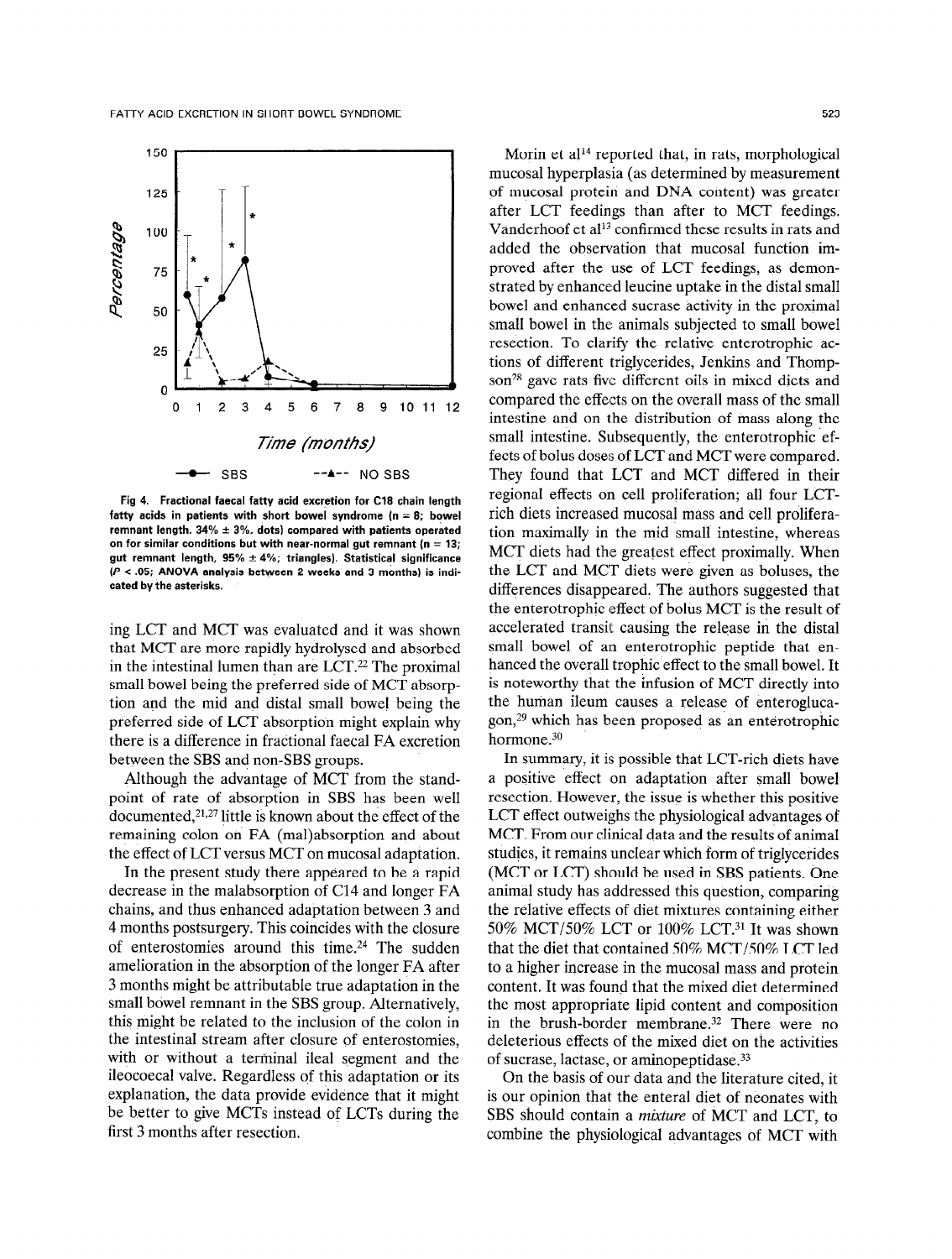the positive effects of LCT on adaptation and the maintenance of a sufficient supply of essential FAs (Cl8 provided by the LCT component). Otherwise, detrimental changes in intestinal morphology and membrane lipid composition could occur as a result of essential FA deficiency in the diet.34-36 Furthermore, avoiding enterostomies certainly enhances rehabilitation. If no reanastomosis is performed, then it should be considered to reinfuse proximal enterostomy output in the distal enterostomy to include the remaining small bowel and colon in the adaptation process.35,36

1. Weser E, Fletcher JT, Urban E: Short bowel syndrome. Gastroenterology 77:572-579, 1979

2. Weser E: Nutritional aspects of malabsorption: Short gut adaptation. Clin. Gastroenterology 12:443-461,1983

3. Dowling RH, Booth CC: Structural and functional changes following small intestinal resection in the rat. Clin Sci 32:139-149, 1967

4. Hanson WR: Proliferation and morphological adaptation of the intestine to experimental resection. Scand J Gastroenterol 17:11-20,1982 (suppl74)

5. Williamson RCN: Intestinal adaptation: Structural, functional and cytokinetic changes. N Engl J Med 298:1393-1402, 1978

6. Nundy S, Malamud D, Obertop H, et al: Onset of cell proliferation in the shortened gut. Colonic hyperplasia after ileal resection. Gastroenterology 72:263-266,1977

7. Bond JH, Currier BE, Buchwald M, et al: Colonic conservation of malabsorbed carbohydrates. Gastroenterology 78:444-447, 1980

8. Levine GM, Deren JJ, Yezdimir E: Small bowel resection: Oral intake is the stimulus for hyperplasia. Dig Dis Sci 21:542-546, 1976

9. Lentze MJ: Intestinal adaptation in short-bowel syndrome. Eur J Pediatr 148:294-299, 1989

10. Caniano DA, Starr J, Ginn-Pease ME: Extensive shortbowel syndrome in neonates: Outcome in the 1980s. Surgery 105:119-124,1989

11. Spector MH, Levine GM, Deren JJ: Direct and indirect effects of dextrose and amino acids on gut mass. Gastroenterology 72:706-710, 1977

12. Buts J, Morin CL, Ling C: Influence of dietary components on intestinal adaptation after small bowel resection in rats. Clin Invest Med 2:59-66, 1979

13. Vanderhoof JA, Grandjean CA, Kaufmann SS, et al: Effect of high percentage medium-chain triglyceride diet on mucosal adaptation following massive bowel resection in rats. JPEN 8:685- 689.1984

14. Morin CL, Grey VL, Garofalo C: Influence of lipids on intestinal adaptation after resection, in Robinson JWL, Dowling RH, Riecken EO (eds): Mechanisms of Intestinal Adaptation. Lancaster, England, MTP, 1982, pp 175-185

15. Weser E, Babbitt J, Hoban M, et al: Intestinal adaptation: Different growth responses to disaccharides compared with monosaccharides in rat small bowel. Gastroenterology 91:1521-1527, 1986

16. Weinberg LM, Pusateri JP, Levine GM: Comparison of different caloric substrates on intestinal adaptation in the rat. Gastroenterology 96:1514-1520,1989

A prospective clinical trial that compares the effects of a mixed MCT/LCT diet to those of an LCT diet in neonates with SBS is warranted. To enhance the enterotrophic effects, these diets should be given as a bolus.37

## ACKNOWLEDGMENT

The authors thank Dr J.G. Bindels (Manager, Nutritional Sciences and Information) and H. van Schijndel (Business Development Manager) from Nutricia Nederland B.V., for their continuous support and criticism.

### REFERENCES

17. Maxton DG, Cynk EU, Jenkins AP, et al: The effect of dietary fat on the small intestinal mucosa. Gut 30:1252-1255, 1989

18. Jenkins AP, Thompson RPH: The trophic effect of Efamol on the rat small-intestinal mucosa. Clin Sci 77:555-559,1989

19. Wapnick S, Norden DA, Venturas DJ: Essential fatty acid deficiency in patients with lesions of the gastrointestinal tract. Gut 15:367, 1974

20. Bohane TD, Haka-Ikse K, Biggar WD, et al: A clinical study of young infants after small intestinal resection. J Pediatr 94:552- 558,1979

21. Bach AC, Babayan VK: Medium-chain triglycerides: An update. Am J Clin Nutr 36:950-962, 1982

22. Greenberger NJ, Rodgers JB, Isselbacher KJ: Absorption of medium and long-chain triglycerides: Factors influencing their hydrolysis and transport. J Clin Invest 45:217-227,1966

23. Touloukian RJ, Walker Smith GJ: Normal intestinal length in preterm infants. J Pediatr Surg 18:720-723, 1983

24. Liefaard G, Heineman E, Molenaar JC, et al: Prospective evaluation of the absorptive capacity of the bowel after major and minor resections in the neonate. J Pediatr Surg 30:388-391, 1995

25. de Jong AEP, van den Berg TS, Nijmeijer-Couprie A, et al: Long-term aspects of phospholipidic analysis of fatty acid methy esters by use of nonpolar capillary gas chromatography. Am J Clin Nutr 57:8133, 1993 (suppl 1)

26. Norusis MJ: SPSS/PC + V 2.0 Base Manual for the IBM PC/XT/AT and PS/2. Chicago, IL, SPSS, 1988

27. Zurier RB, Campbell RG, Hashim SA, et al: Use of medium-chain triglyceride in management of patients with massive resection of the small intestine. N Engl J Med 274:490-393, 1966

28. Jenkins AP, Thompson RPH: Does the fatty acid profile of dietary fat influence its trophic effect on the small intestinal mucosa? Gut 34:358-364,1993

29. Spiller RC, Trotman IF, Adrian TE, et al: Further characterization of the 'ileal brake' reflex in man-Effect of ileal infusion of partial digest of fat, protein and starch on jejunal motility and release of neurotensin, enteroglucagon and peptide YY. Gut 29:1042-1051, 1988

30. Bloom SR, Polak JM: Enteroglucagon and the gut hormone profile of intestinal adaptation, in Robinson JWL, Dowling RH, Riecken EO (eds): Mechanisms of intestinal adaptation. Lancaster, England, MTP, 1982, pp 189-198

31. Galluser M, Czernichow B, Dreyfus H, et al: Comparison of different lipid substrates on intestinal adaptation in the rat. Gut 34:1069-1074, 1993

32. Snipes RL: The effect of essential fatty acid deficiency on the